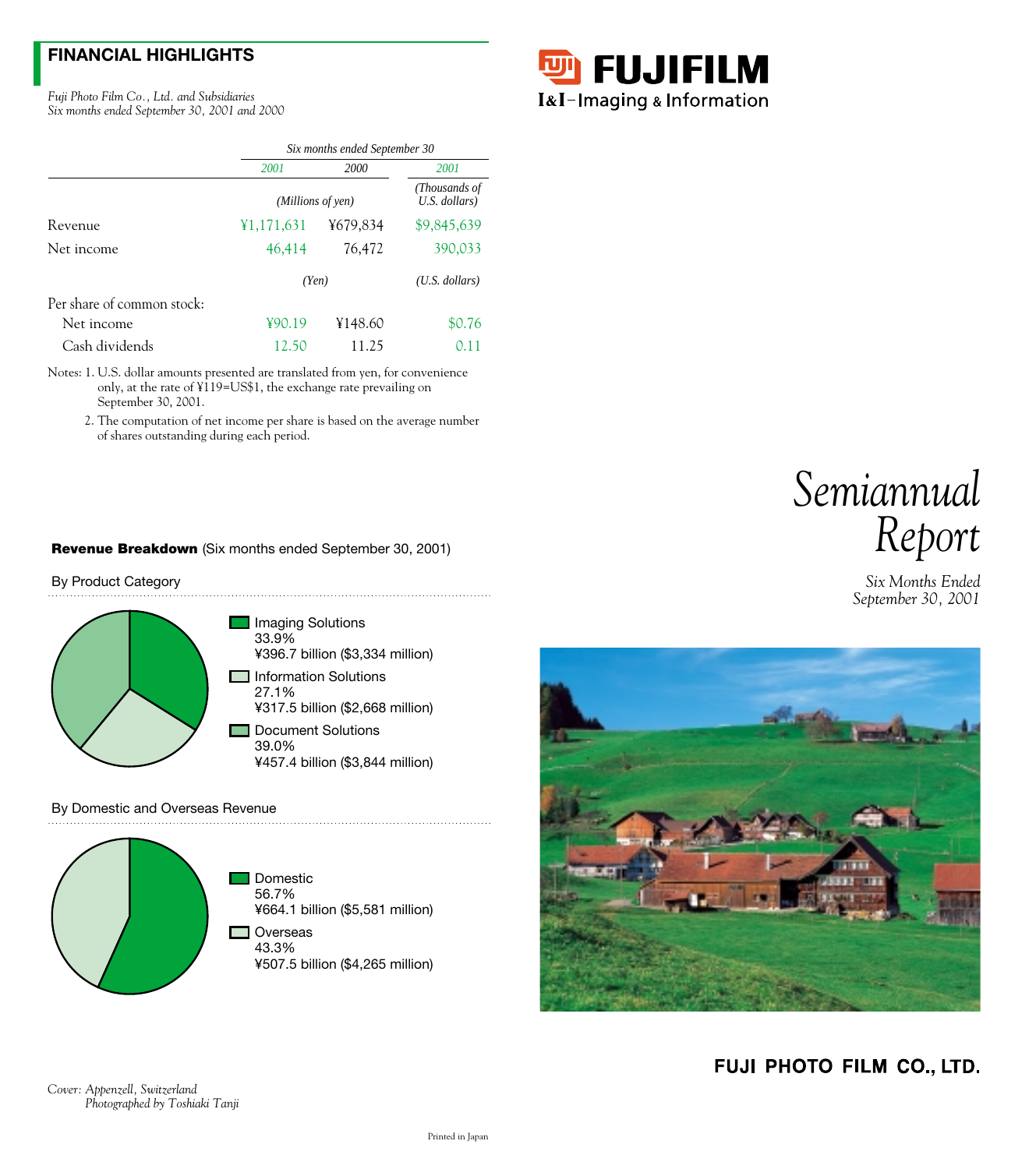The Japanese economy remained stagnant during the six-month period ended September 30, 2001, due to a drop in private-sector capital investment and a slowdown in personal spending. In the United States, there was no sign that the drop in capital investment had bottomed out despite monetary and fiscal stimulus measures. At this time, it is uncertain what impact planned tax reductions and tax rebates will have on consumer spending. The result is a continuing uncertainty in the economy. The European economy, centered on the Eurozone, also showed clearer signs of a downturn. The same tendency toward a slowing economy became apparent in Asia as well. The terrorist attack in the United States on September 11 further deepened the sense of uncertainty regarding the future growth of the world economy.

In this environment, the Fujifilm Group is continuing its efforts to aggressively expand its business using digital and network technologies to meet various types of imaging and information needs generated by the requirements of the IT age. Specifically, we are working to expand our business operations by increasing production capacity in LCD materials operations, introducing compact digital minilabs, enlarging production and marketing bases for digital cameras and other items in China, and strengthening our graphic arts business in the United States.

### **Operating Results**

Consolidated revenue for the period under review increased 72.3% compared with the corresponding period a year ago, totaling ¥1,171.6 billion (US\$9,846 million). This was partly as a result of the consolidation of Fuji Xerox Co., Ltd. Domestic revenue rose 107.9%, to ¥664.1 billion (US\$5,581 million), while overseas revenue increased 40.8%, to ¥507.5 billion (US\$4,265 million), partly the result of a weaker yen. Operating income rose 16.7%, to ¥89.0 billion (US\$748 million), while income before income taxes fell 29.1%, to ¥89.6 billion (US\$753 million). Net income for the period dropped 39.3%, to ¥46.4 billion (US\$390 million). The reason for these sizable decreases in income before income taxes and net income was the inclusion in the previous year's interim results of temporary gains of ¥56.1 billion and ¥32.5 billion after tax, the result of gains on contribution of securities to employee retirement benefit trusts.

An interim cash dividend of ¥12.50 (US\$0.11) was declared.

### **Review of Segments**

In the Imaging Solutions segment of our business, we worked to expand sales of SUPERIA 35mm and NEXIA APS color films, both of which incorporate Fujifilm's unique Fourth Color Layer Technology, not available on any other films in the world. In conventional cameras, we expanded our product line, including the Zoom Date 1000 35mm camera. Attractive new digital cameras, including the FinePix50i with audio functions, were brought to market. In photofinishing equipment, unit sales of our Digital Minilab Frontier series increased satisfactorily.

In the Information Solutions segment, we expanded sales of digital prepress systems such as computer-to-plate (CTP) systems. Our compact digital X-ray image diagnostic system, FCR XG-1, was very well received and contributed to increased sales of our medical imaging systems division. In industrial materials, sales grew for WV FILM, used for LCD materials, and, in the area of data storage media, sales of high-capacity LTO Ultrium 1 data cartridges held steady.

In the Document Solutions segment, the document service business showed increased sales of consumables and service support in tandem with the shift to digital and color machines and an increase in copy volume. Also contributing to growth in this business was the augmentation of our existing document businesses in China. In addition, we acquired a laser printer business in 2001 and are working to expand this business.

### **The Way Forward**

Although our business environment remains extremely challenging, we will make maximum use of our independently developed technologies and increase our efforts to introduce unique new products, systems, services, and solutions ahead of our competitors. We will aggressively expand our business in the Imaging & Information market. The Fujifilm Group is working as one to sharpen its competitiveness, creating stronger networks for R&D, production, sales, and services. At the same time, we continue to strengthen our efforts to adhere to the highest standards of corporate ethics and to respond to environmental and product safety issues while establishing a strong corporate structure.

Finally, we would like to take this opportunity to thank our shareholders, customers, and business partners for their strong, continuing cooperation in our day-to-day operations. We hope for your continued support and encouragement.

December 2001

*Minov*a Gritz

Minoru Ohnishi Chairman and Chief Executive Officer

Masayîda Muniyehi

Masayuki Muneyuki

Vice Chairman<br>
Shègdona Loomi

Shigetaka Komori President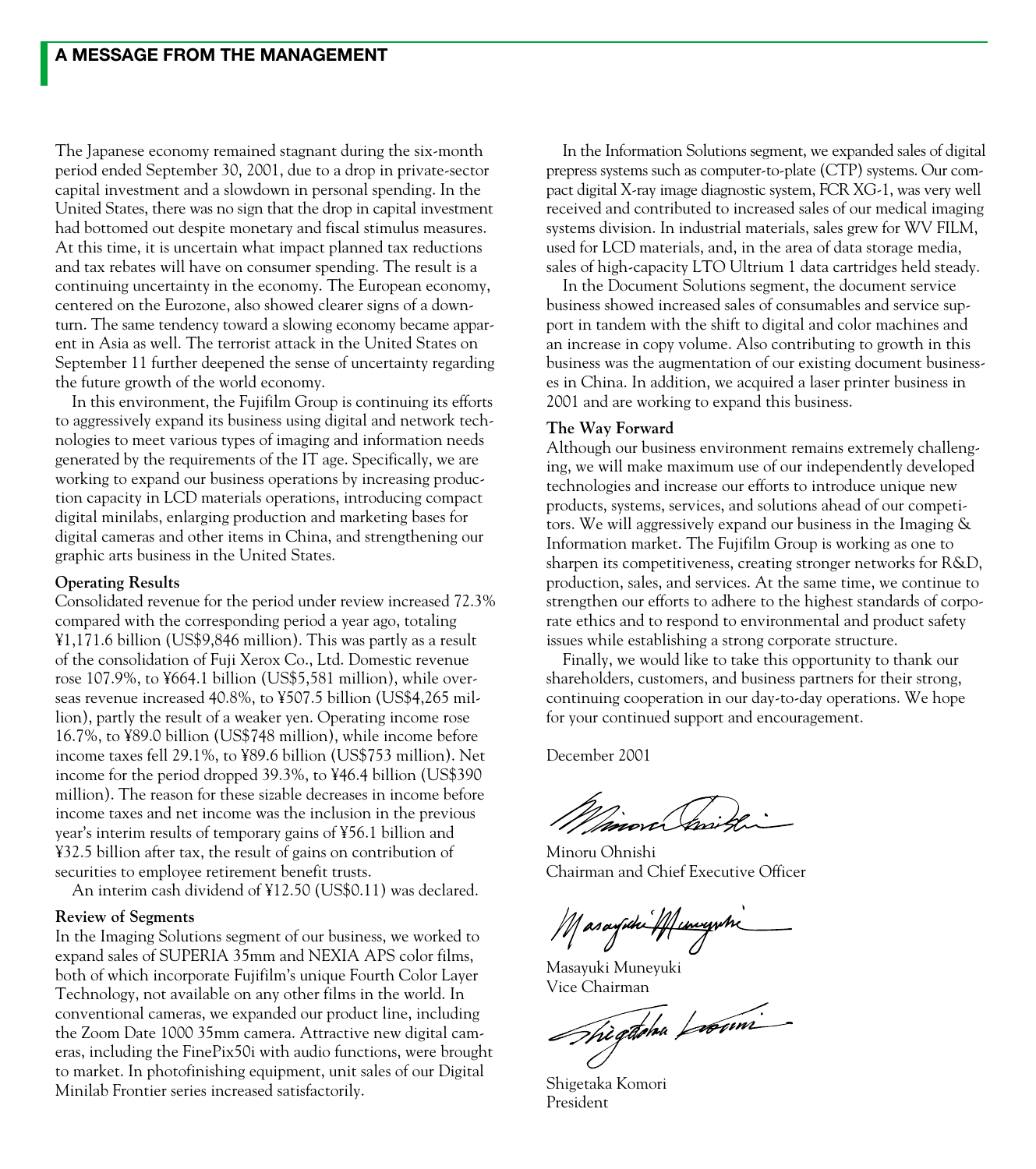# **CONSOLIDATED BALANCE SHEETS (Unaudited)**

*Fuji Photo Film Co., Ltd. and Subsidiaries September 30, 2001 and 2000*

|                                                  | September 30       |                                |                        |  |
|--------------------------------------------------|--------------------|--------------------------------|------------------------|--|
| Assets                                           | 2001               | 2000                           | 2001                   |  |
|                                                  | (Millions of yen)  | (Thousands of<br>U.S. dollars) |                        |  |
| Current assets:                                  |                    |                                |                        |  |
| Cash and cash equivalents                        | 427,369<br>¥       | 638,881<br>¥                   | \$3,591,336            |  |
| Marketable securities                            | 8,334              | 30,017                         | 70,034                 |  |
| Notes and accounts receivable:                   |                    |                                |                        |  |
| Trade and finance                                | 460,292            | 261,508                        | 3,868,000              |  |
| Affiliated companies                             | 40,344             | 45,783                         | 339,025                |  |
| Allowance for doubtful                           |                    |                                |                        |  |
| receivables                                      | (13, 431)          | (8,947)                        | (112, 865)             |  |
| Inventories                                      | 364,329            | 235,281                        | 3,061,588              |  |
| Deferred income taxes                            | 59,554             | 38,024                         | 500,454                |  |
| Prepaid expenses and other                       | 29,223             | 14,975                         | 245,571                |  |
| Total current assets                             | 1,376,014          | 1,255,522                      | 11,563,143             |  |
| Investments and long-term<br>receivables:        |                    |                                |                        |  |
| Investments in and advances                      |                    |                                |                        |  |
| to affiliated companies<br>Investment securities | 35,506             | 173,830                        | 298,370<br>2,219,924   |  |
|                                                  | 264,171            | 239,182                        |                        |  |
| Long-term finance                                |                    |                                |                        |  |
| and other receivables                            | 107,316            | 20,214                         | 901,815                |  |
| Allowance for doubtful                           |                    |                                |                        |  |
| receivables                                      | (1,695)<br>405,298 | (524)<br>432,702               | (14, 244)<br>3,405,865 |  |
|                                                  |                    |                                |                        |  |
| Property, plant and equipment:                   |                    |                                |                        |  |
| Land                                             | 71,197             | 45,591                         | 598,294                |  |
| Buildings                                        | 499,703            | 323,633                        | 4,199,185              |  |
| Machinery and equipment                          | 1,446,450          | 1,021,564                      | 12,155,042             |  |
| Construction in progress                         | 37,811             | 43,317                         | 317,739                |  |
|                                                  | 2,055,161          | 1,434,105                      | 17,270,260             |  |
| Less accumulated depreciation (1,353,307)        |                    | (964, 770)                     | (11, 372, 327)         |  |
|                                                  | 701,854            | 469,335                        | 5,897,933              |  |
| Other assets:                                    |                    |                                |                        |  |
| Goodwill, net                                    | 185,215            | 10,325                         | 1,556,428              |  |
| Other intangible assets, net                     | 57,162             | 33,247                         | 480,353                |  |
| Deferred income taxes                            | 37,673             | 9,585                          | 316,580                |  |
| Other                                            | 66,778             | 33,335                         | 561,160                |  |
|                                                  | 346,828            | 86,492                         | 2,914,521              |  |
| Total assets                                     | ¥2,829,994         | ¥2,244,051                     | \$23,781,462           |  |
|                                                  |                    |                                |                        |  |

|                                      | September 30 |                   |   |         |                                |  |
|--------------------------------------|--------------|-------------------|---|---------|--------------------------------|--|
| Liabilities and shareholders' equity |              | 2001              |   | 2000    | 2001                           |  |
|                                      |              | (Millions of yen) |   |         | (Thousands of<br>U.S. dollars) |  |
| Current liabilities:                 |              |                   |   |         |                                |  |
| Short-term debt                      | ¥            | 172,529           | ¥ | 156,446 | \$1,449,824                    |  |
| Notes and accounts payable:          |              |                   |   |         |                                |  |
| Trade                                |              | 238,595           |   | 151,885 | 2,005,000                      |  |
| Construction                         |              | 44,509            |   | 32,609  | 374,025                        |  |
| Affiliated companies                 |              | 9,945             |   | 10,311  | 83,571                         |  |
| Accrued income taxes                 |              | 36,862            |   | 34,090  | 309,765                        |  |
| Accrued liabilities                  |              | 147,415           |   | 91,306  | 1,238,781                      |  |
| Other current liabilities            |              | 52,290            |   | 23,715  | 439,412                        |  |
| Total current liabilities            |              | 702,145           |   | 500,362 | 5,900,378                      |  |
| Long-term debt                       |              | 142,412           |   | 25,420  | 1,196,740                      |  |
| Accrued pension and                  |              |                   |   |         |                                |  |
| severance costs                      |              | 131,583           |   | 22,105  | 1,105,739                      |  |
| Deferred income taxes                |              | 14,086            |   | 39,892  | 118,370                        |  |
| Customers' guarantee deposits        |              |                   |   |         |                                |  |
| and other                            |              | 58,809            |   | 41,391  | 494,193                        |  |
| Minority interests in subsidiaries   |              | 124,807           |   | 24,442  | 1,048,798                      |  |
| Commitmonts and                      |              |                   |   |         |                                |  |

### Commitments and

contingent liabilities

| Shareholders' equity:          |            |            |              |
|--------------------------------|------------|------------|--------------|
| Common stock, ¥50 par value:   |            |            |              |
| Authorized: 800,000,000 shares |            |            |              |
| Issued: 514,625,728 shares     | 40,363     | 40,363     | 339,185      |
| Additional paid-in capital     | 68,135     | 68,135     | 572,563      |
| Retained earnings              | 1,589,784  | 1,514,164  | 13,359,530   |
| Accumulated other              |            |            |              |
| comprehensive losses           | (42, 130)  | (32, 223)  | (354, 034)   |
| Total shareholders' equity     | 1,656,152  | 1,590,439  | 13,917,244   |
| Total liabilities and          |            |            |              |
| shareholders' equity           | ¥2.829.994 | ¥2,244,051 | \$23,781,462 |